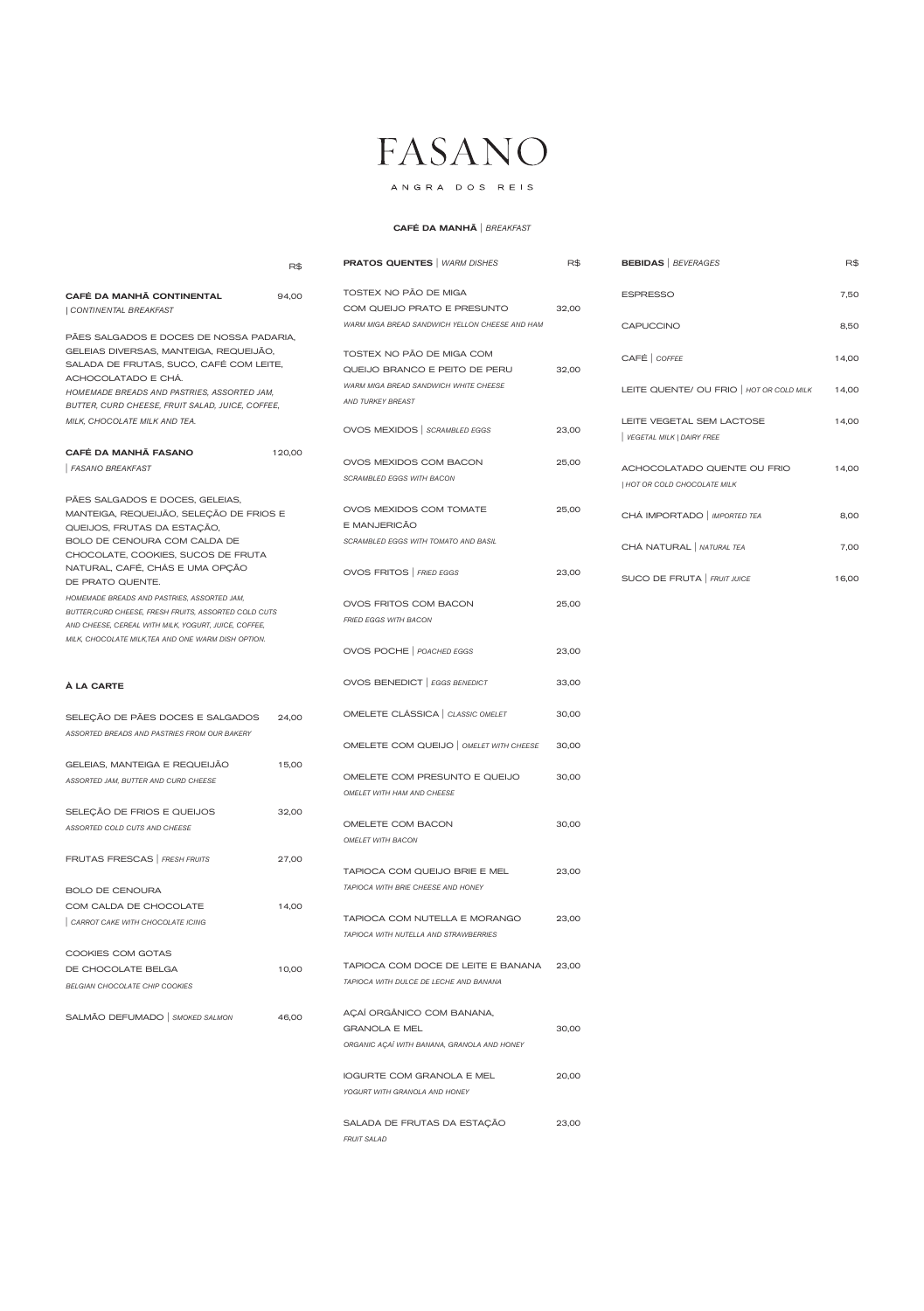ANGRA DOS REIS

\* ACOMPANHAM SALADA VERDE OU BATATA RÚSTICA

*\* SANDWICHES ARE SERVED WITH GREEN SALAD OR FRENCH FRIES*

| ANTIPASTI                                                                       | R\$    | <b>PASTE E RISOTTI</b>                                           | R\$    | <b>BAMBINI</b>                               | R\$   |
|---------------------------------------------------------------------------------|--------|------------------------------------------------------------------|--------|----------------------------------------------|-------|
| <b>INSALATA MISTA CON FICHI,</b>                                                | 89,00  | SPAGHETTI AL BOLOGNESE                                           | 94,00  | <b>MENU BAMBINI</b>                          | 65,00 |
| PROSCIUTTO DI PARMA E MOZZARELA                                                 |        | SPAGHETTI AO MOLHO BOLONHESA                                     |        | <b>INCLUI 2 ACOMPANHAMENTOS</b>              |       |
| SALADA MISTA COM FIGOS, PRESUNTO CRU                                            |        | SPAGHETTI WITH BOLOGNESE SAUCE                                   |        | PESCE DEL GIORNO                             |       |
| E MOZZARELA DE BÚFALA                                                           |        |                                                                  |        | PEIXE BRANCO DO DIA GRELHADO                 |       |
| MIXED SALAD WITH FIGS, PARMA HAM AND MOZZARELLA                                 |        | FETTUCCINE AGLI SCAMPI                                           | 129,00 |                                              |       |
| <b>ANTIPASTI MISTO</b>                                                          | 129,00 | FETTUCCINE COM LAGOSTIM                                          |        | POLLO   PEITO DE FRANGO                      |       |
| PARMA, GRANA PADANO, BRIE                                                       |        | <b>CRAYFISH FETTUCCINE</b>                                       |        | SCALOPPINE   ESCALOPE DE FILÉ MIGNON         |       |
| E SALMÃO DEFUMADO                                                               |        |                                                                  |        |                                              |       |
| PARMA, GRANA PADANO, BRIE AND SMOKED SALMON                                     |        | RAVIOLI DI MOZZARELLA DI BUFALA                                  | 97,00  |                                              |       |
| FOLHAS MISTAS, LASCAS DE PARMESÃO                                               | 63,00  | AL POMODORO E BASILICO                                           |        | <b>CONTORNI</b>                              |       |
| E VINAGRETE DE LIMÃO                                                            |        | RAVIOLI DE MOZZARELLA DE BÚFALA                                  |        |                                              |       |
| <b>GREEN SALAD WITH CRISPY PARMESAN</b>                                         |        | AO MOLHO DE TOMATE E MANJERICÃO                                  |        | ARROZ BRANCO   WHITE RICE                    |       |
| AND LEMON VINAIGRETTE                                                           |        | BUFFALO MOZZARELLA RAVIOLINI                                     |        | FEIJÃO   BEANS                               |       |
| FOLHAS VERDES COM MOZZARELA                                                     | 69,00  | WITH TOMATO SAUCE AND BASIL                                      |        |                                              |       |
| DE BÚFALA, TOMATE E MANJERICÃO                                                  |        |                                                                  |        | BATATA RÚSTICA FRITA   FRIED RUSTIC POTATOES |       |
| GREEN LEAVES WITH BUFFALO MOZZARELLA,                                           |        | RISOTTO AL MARE                                                  | 149,00 |                                              |       |
| TOMATOES AND BASIL                                                              |        | RISOTTO COM FRUTOS DO MAR                                        |        | PURÊ DE BATATA   MASHED POTATO               |       |
|                                                                                 |        | <b>SEAFOOD RISOTTO</b>                                           |        | PENNE POMODORO   PENNE WITH TOMATO SAUCE     |       |
| FOLHAS MISTAS, ROASTBEEF, RUCULA,<br>PARMESÃO E MOLHO DE MOSTARDA               | 69,00  | RISOTTO COM ASPARAGI,                                            | 119,00 |                                              |       |
| GREEN SALAD, ROASTBEEF, ARUGULA,                                                |        | PROSCIUTTO PARMA E BRIE                                          |        | SPAGHETTI NA MANTEIGA   SPAGHETTI IN BUTTER  |       |
| PARMESAN CHEESE AND MUSTARD SAUCE                                               |        | RISOTO COM ASPARGOS, PRESUNTO CRU                                |        |                                              |       |
|                                                                                 |        | E QUEIJO BRIE                                                    |        | <b>DOLCI</b>                                 |       |
| FOLHAS MISTAS, TOMATE,                                                          | 73,00  | RISOTTO WITH ASPARAGUS, PARMA HAM AND BRIE                       |        |                                              |       |
| SALMÃO DEFUMADO E CITRONETE<br>GREEN SALAD, TOMATO, SMOKED SALMON AND CITRONETE |        |                                                                  |        | PANNA COTTA ALLA VANIGLIA                    | 44,00 |
|                                                                                 |        | TEMOS OPÇÃO DE MASSA SEM GLÚTEN E INTEGRAL                       |        | PANNA COTTA DE BAUNILHA                      |       |
|                                                                                 |        | WE ALSO HAVE GLUTEN FREE AND WHOLEMEAL PASTA                     |        | VANILLA PANNA COTTA                          |       |
| <b>ZUPPE</b>                                                                    |        |                                                                  |        | <b>TIRAMISÙ</b>                              | 54,00 |
|                                                                                 |        |                                                                  |        | TORTA ITALIANA COM BISCOITO INGLÊS, CAFÉ,    |       |
| MINISTRONE DI VERDURE                                                           | 79,00  | <b>PRINCIPALE</b>                                                |        | MASCARPONE E CACAU EM PÓ                     |       |
| SOPA DE LEGUMES                                                                 |        |                                                                  |        | ITALIAN DESSERT WITH MASCARPONE COOKIE,      |       |
| <b>FRESH VEGETABLE SOUP</b>                                                     |        | GAMBERI ALLA DIAVOLA CON RISOTTO<br>AL LIMONE                    | 159,00 | COFFEE AND COCOA POWDER                      |       |
| CREMA DI ZUCCA                                                                  | 79,00  | CAMARÕES, TOMATE CEREJA E PIMENTA                                |        | PROFITEROLES ALL' ITALIANA                   | 49,00 |
| CREME DE ABÓBORA                                                                |        | DEDO DE MOÇA COM RISOTO AO LIMÃO                                 |        | PROFITEROLES COM CREME DE GIANDUIA.          |       |
| <b>PUMPKIN CREAM</b>                                                            |        | SHRIMP WITH SWEET GRAPE AND CHILI WITH LEMON RISOTTO             |        | SORVETE DE CREME E CALDA DE CHOCOLATE        |       |
|                                                                                 |        |                                                                  |        | PROFITEROLES WITH GIANDUIA CREAM,            |       |
|                                                                                 |        | BRANZINO ALLA MEDITERRANEA<br>ROBALO GRELHADO COM TOMATE CEREJA, | 129,00 | VANILLA ICE CREAM AND CHOCOLATE SYROP        |       |
| <b>CLASSICOS</b>                                                                |        | AZEITONAS PRETAS, ALCAPARRAS,                                    |        | <b>GELATO DEL GIORNO</b>                     | 35,00 |
|                                                                                 |        | MANJERICÃO E PURE DE BATATAS                                     |        | SORVETE DO DIA                               |       |
| <b>CHEESEBURGUER</b>                                                            | 62,00  | SEA BASS WITH CHERRY TOMATO, BLACK OLIVES, CAPERS,               |        | ICE CREAM OF THE DAY                         |       |
|                                                                                 |        | <b>BASIL AND POTATO PURE</b>                                     |        | FRUTTA DI STAGIONE                           | 29,00 |
| TOAST CLÁSSICO   HAM AND CHEESE TOAST                                           | 34,00  | MEDAGLIONE DI MANZO AI SALSA FUNGHI 149,00                       |        | FRUTA DA ESTAÇÃO                             |       |
|                                                                                 |        | CON RISOTTO PARMEGIANO                                           |        | <b>SEASONAL FRUIT</b>                        |       |
|                                                                                 |        | MEDALHÃO DE FILET MIGNON AO MOLHO                                |        |                                              |       |

FUNGHI COM RISOTTO DE PARMESÃO *BEEF MEDALLION WITH FUNGHI SAUCE WITH PARMESAN RISOTTO*

## ROOM SERVICE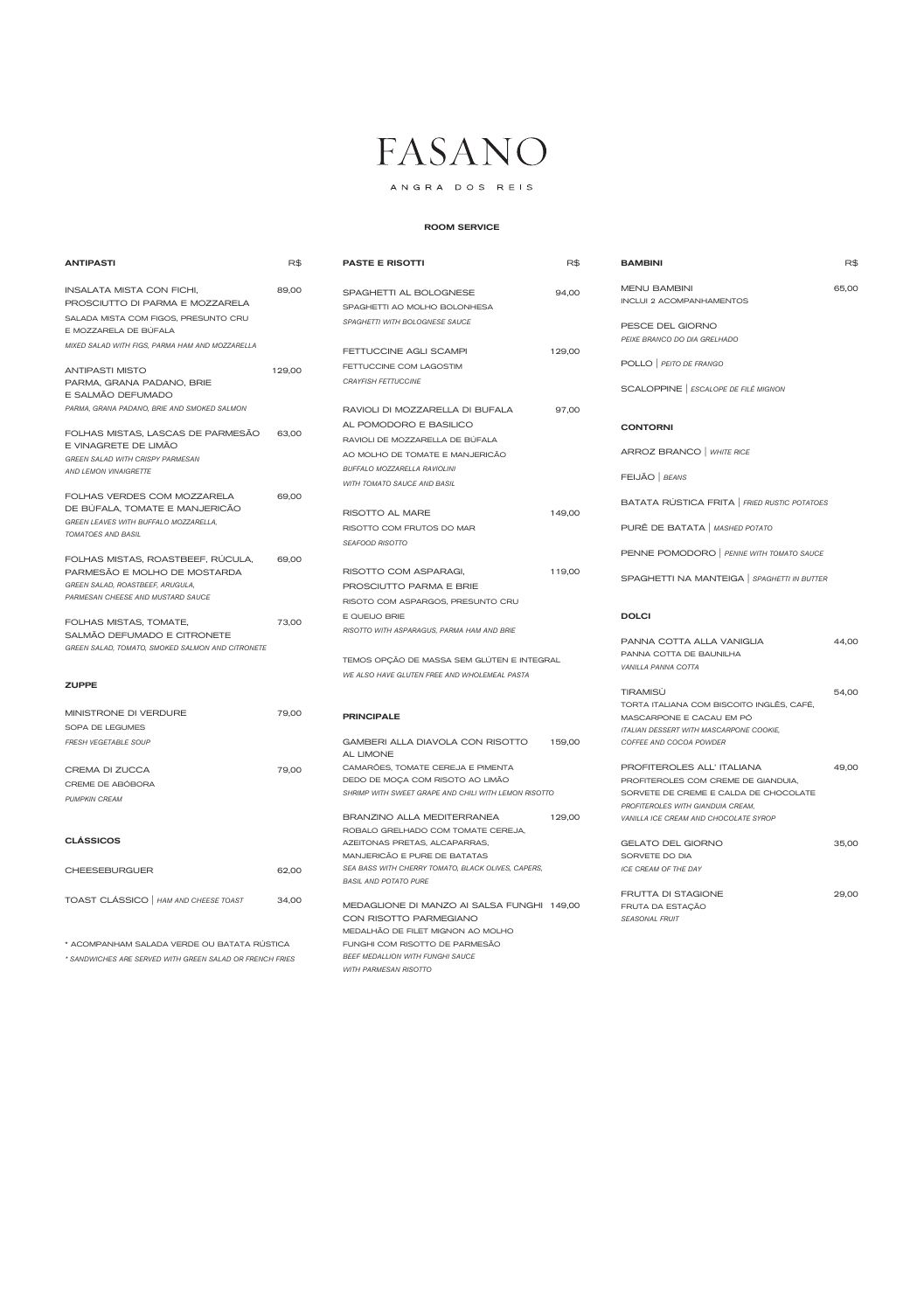## ANGRA DOS REIS

## ZUPPE

|                                                                       |        | <b>CLÁSSICOS</b>                                        | R\$   | <b>DOLCI</b>              | R\$   |
|-----------------------------------------------------------------------|--------|---------------------------------------------------------|-------|---------------------------|-------|
| <b>ANTIPASTI</b>                                                      | R\$    |                                                         |       |                           |       |
|                                                                       |        | <b>CHEESEBURGUER</b>                                    | 62,00 | <b>GELATO DEL GIORNO</b>  | 35.00 |
| INSALATA MISTA CON FICHI,                                             | 89,00  |                                                         |       | SORVETE DO DIA            |       |
| PROSCIUTTO DI PARMA E MOZZARELA                                       |        | TOAST CLÁSSICO   HAM AND CHEESE TOAST                   | 34,00 | ICE CREAM OF THE DAY      |       |
| SALADA MISTA COM FIGOS, PRESUNTO CRU                                  |        |                                                         |       |                           |       |
| E MOZZARELA DE BÚFALA                                                 |        |                                                         |       | <b>FRUTTA DI STAGIONE</b> | 29,00 |
| MIXED SALAD WITH FIGS, PARMA HAM AND MOZZARELLA                       |        |                                                         |       | FRUTA DA ESTAÇÃO          |       |
|                                                                       |        | * ACOMPANHAM SALADA VERDE OU BATATA RÚSTICA             |       | <b>SEASONAL FRUIT</b>     |       |
| ANTIPASTI MISTO                                                       | 129,00 | * SERVED WITH FRIED SIDE GREEN SALAD OR RUSTIC POTATOES |       |                           |       |
| PARMA, GRANA PADANO, BRIE                                             |        |                                                         |       |                           |       |
| E SALMÃO DEFUMADO                                                     |        |                                                         |       |                           |       |
| PARMA, GRANA PADANO, BRIE AND SMOKED SALMON                           |        | <b>PASTE E RISOTTI</b>                                  |       |                           |       |
| FOLHAS MISTAS, LASCAS DE PARMESÃO                                     | 63,00  |                                                         |       |                           |       |
| E VINAGRETE DE LIMÃO                                                  |        | SPAGHETTI AL BOLOGNESE                                  | 94,00 |                           |       |
| GREEN SALAD WITH CRISPY PARMESAN                                      |        | SPAGHETTI AO MOLHO BOLONHESA                            |       |                           |       |
| AND LEMON VINAIGRETTE                                                 |        | SPAGHETTI WITH BOLOGNESE SAUCE                          |       |                           |       |
| FOLHAS VERDES COM MOZZARELA                                           | 69,00  | RAVIOLI DI MOZZARELLA DI BUFALA                         | 97,00 |                           |       |
| DE BÚFALA, TOMATE E MANJERICÃO                                        |        | AL POMODORO E BASILICO                                  |       |                           |       |
| GREEN LEAVES WITH BUFFALO MOZZARELLA,                                 |        | RAVIOLI DE MOZZARELLA DE BÚFALA                         |       |                           |       |
| TOMATOES AND BASIL                                                    |        | AO MOLHO DE TOMATE E MANJERICÃO                         |       |                           |       |
|                                                                       |        | BUFFALO MOZZARELLA RAVIOLINI                            |       |                           |       |
| FOLHAS MISTAS, ROASTBEEF, RÚCULA,                                     | 69,00  | <b>WITH TOMATO SAUCE AND BASIL</b>                      |       |                           |       |
| PARMESÃO E MOLHO DE MOSTARDA                                          |        |                                                         |       |                           |       |
| GREEN SALAD, ROASTBEEF, ARUGULA,<br>PARMESAN CHEESE AND MUSTARD SAUCE |        |                                                         |       |                           |       |
|                                                                       |        | TEMOS OPÇÃO DE MASSA SEM GLÚTEN E INTEGRAL              |       |                           |       |
| FOLHAS MISTAS, TOMATE,                                                | 73,00  | WE ALSO HAVE GLUTEN FREE AND WHOLEMEAL PASTA            |       |                           |       |
| SALMÃO DEFUMADO E CITRONETE                                           |        |                                                         |       |                           |       |
| GREEN SALAD, TOMATO, SMOKED SALMON AND CITRONETE                      |        |                                                         |       |                           |       |
|                                                                       |        |                                                         |       |                           |       |
|                                                                       |        |                                                         |       |                           |       |

| MINISTRONE DI VERDURE       | 79,00 |
|-----------------------------|-------|
| SOPA DE LEGUMES             |       |
| <b>FRESH VEGETABLE SOUP</b> |       |
|                             |       |
| CREMA DI ZUCCA              | 79,00 |
| CREME DE ABÓBORA            |       |
| <b>PUMPKIN CREAM</b>        |       |

## ROOM SERVICE MADRUGADA | DA 0H ÀS 6H *| FROM 12PM TO 6AM*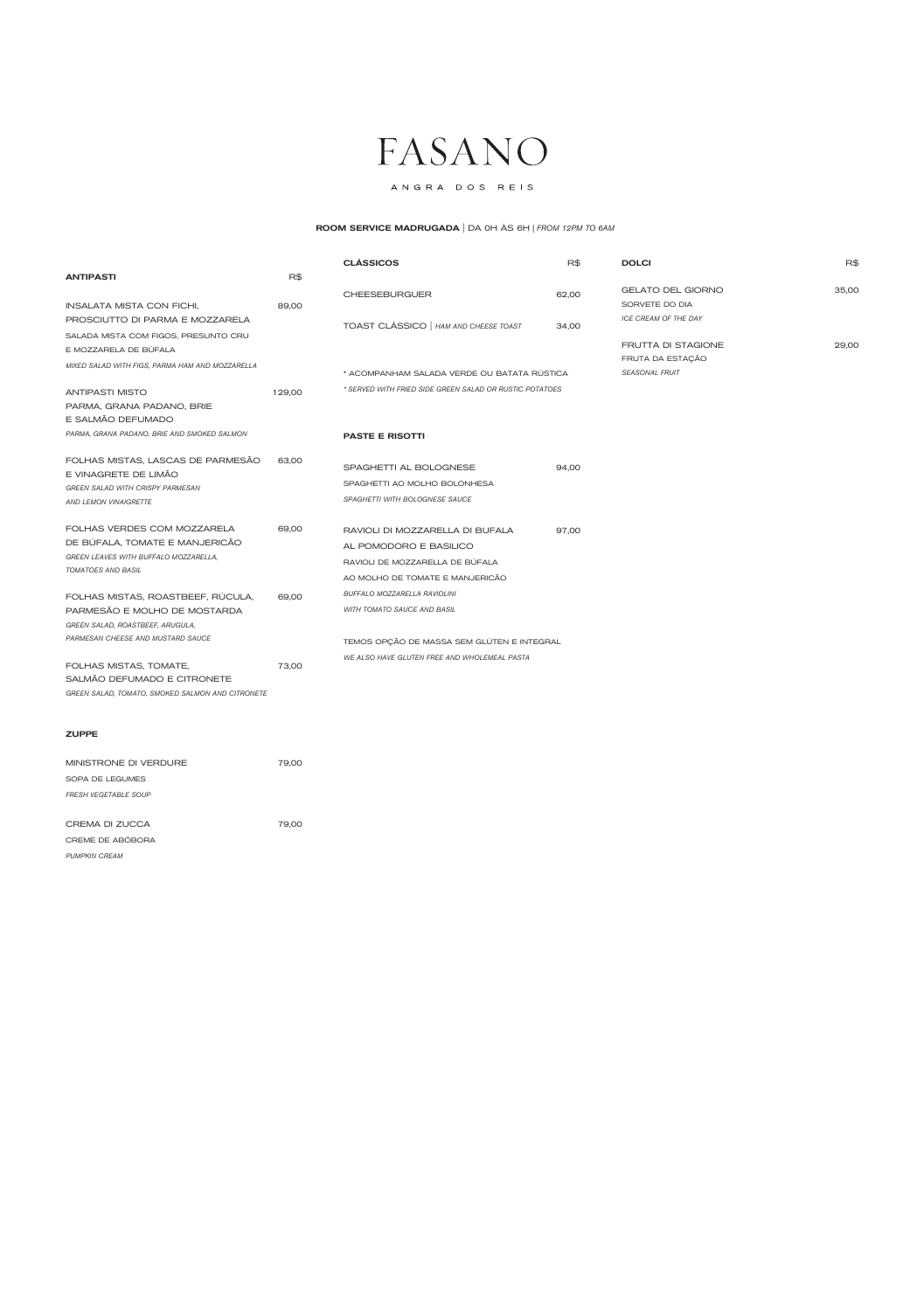ANGRA DOS REIS

### MENU MINI BAR

| <b>BEBIDAS NÃO ALCOÓLICAS</b>                | R\$    |
|----------------------------------------------|--------|
| NON-ALCOHOLIC DRINKS                         |        |
|                                              |        |
| ÁGUA MINERAL   STILL WATER 300ML             | 9,00   |
| PANNA 250ML                                  | 22,00  |
| SAN PELLEGRINO 250ML                         | 22,00  |
| CAFÉ ORFEU   ORFEU COFFEE                    | 7,50   |
| REFRIGERANTE   SOFT DRINK                    | 12,00  |
| SUCO DE FRUTA   FRUIT JUICE                  | 16,00  |
|                                              |        |
| <b>BEBIDAS ALCOÓLICAS</b>   ALCOHOLIC DRINKS |        |
| <b>VODKA ABSOLUT 50ML</b>                    | 58,00  |
| JOHNNIE WALKER RED LABEL 50ML                | 44,00  |
| <b>JACK DANIEL'S 50ML</b>                    | 69,00  |
| 1/2 BABY MOËT & CHANDON BRUT IMPÉRIAL        | 538,00 |
| 1/2 ANTHILA DONNAFUGATA BCO                  | 236,00 |
| <b>VENTISQUEIRO CHARDONNAY 187 ML</b>        | 80,00  |
| <b>VENTISQUEIRO MERLOT 187 ML</b>            | 80,00  |
| LA VIEILLE FÉRME ROUGE                       | 140,00 |
| 2014   FRANÇA   375ML                        |        |
| <b>SNACKS</b>   APPETIZERS                   |        |
| <b>TRIDENT</b>                               | 9,00   |
| CHOCOLATE DENGO                              | 46,00  |
| CHOCOLATE FASANO AO LEITE                    | 33,50  |
| CHIPS ROOTS                                  | 18,00  |
| BARRA DE CEREAL   CEREAL BAR                 | 11,00  |
| CHOCOLATE LINDT   LINDT CHOCOLATE            | 31,00  |
| POLVILHO / BEATS                             | 12,00  |
|                                              |        |

CASO QUEIRA PERSONALIZAR SEU MINIBAR, POR FAVOR NOS CONTATE NO RAMAL 4187. *PLEASE, CALL ROOM SERVICE AT EXT. 4187 TO CUSTOMIZE THE MINI BAR MENU.*

BANANINHA COM CHOCOLATE / BEATS 9,00

CASO PRECISE DE GELO, POR FAVOR, CONTATE O ROOM SERVICE NO RAMAL 4187. *IN CASE YOU NEED AN ICE BUCKET, PLEASE CALL ROOM SERVICE AT EXT. 4187.*

EM CASO DE CONSUMO, O VALOR TOTAL DA GARRAFA SERÁ COBRADO. *IN CASE OF CONSUMPTION, THE TOTAL PRICE OF THIS BOTTLE WILL BE CHARGED.*

TAXA DE SERVIÇO OPCIONAL DE 15%

*15% SERVICE TAX NOT INCLUDED*

PROCON 151 FISCALIZAÇÃO SANITÁRIA 21 2503 2280

SE BEBER, NÃO DIRIJA

*DON'T DRINK AND DRIVE*

NOSSA COZINHA E SUAS DEPENDÊNCIAS ESTÃO FRANQUEADAS À SUA VISITAÇÃO. *OUR KITCHEN IS OPEN FOR VISITATIONS.*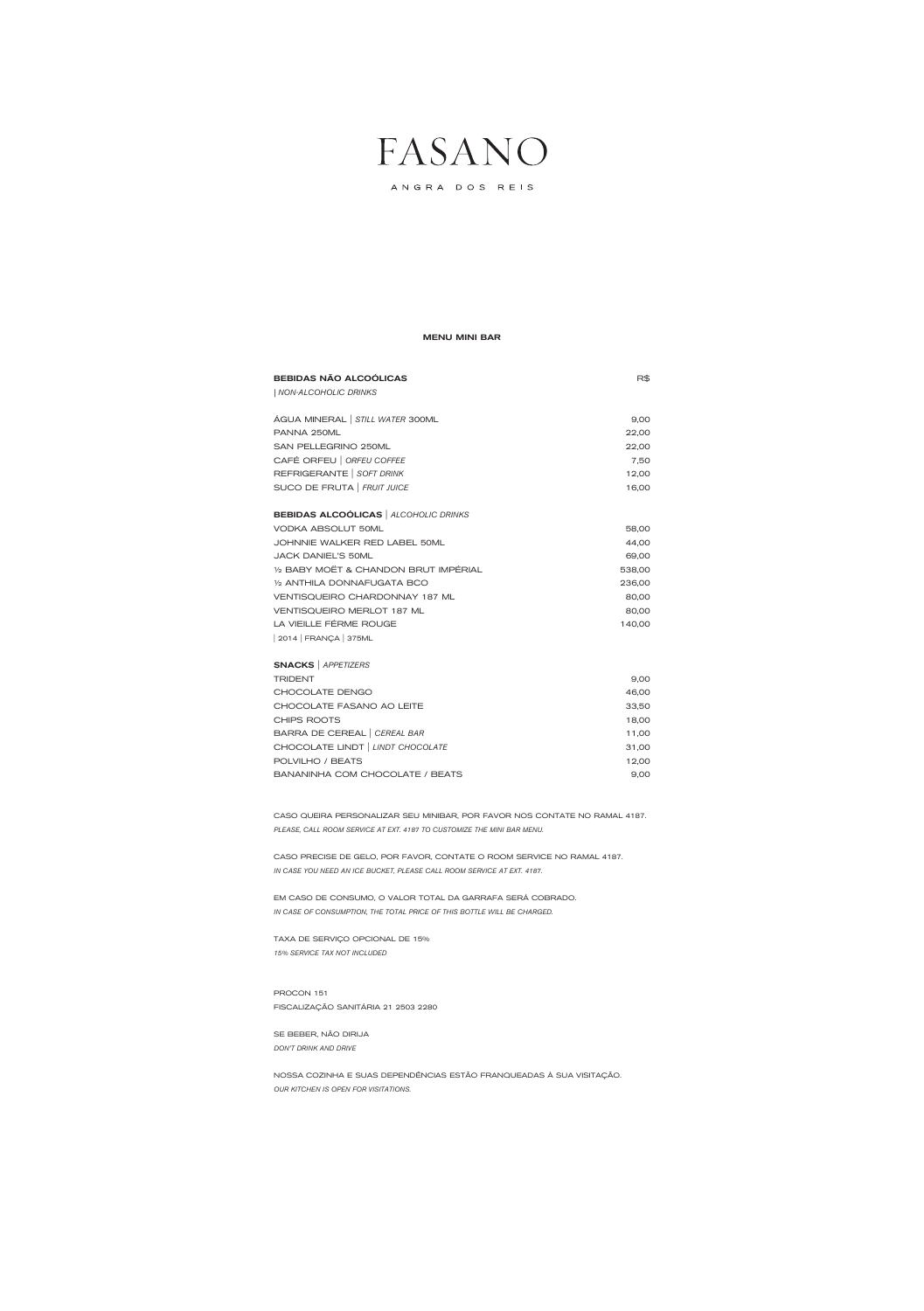ANGRA DOS REIS

## DRINKS

| <b>CLÁSSICOS</b>                                                     | R\$   | <b>BEBIDAS NÃO ALCOÓLICAS</b><br>NON-ALCOHOLIC BEVERAGES                       | R\$            |
|----------------------------------------------------------------------|-------|--------------------------------------------------------------------------------|----------------|
| <b>BLOODY MARY</b>                                                   | 45,00 |                                                                                |                |
| VODKA KETEL ONE E SUCO DE TOMATE TEMPERADO                           |       | ÁGUA MINERAL   STILL WATER                                                     | 11,00          |
| VODKA KETEL ONE AND SEASONED TOMATO JUICE                            |       | S. PELLEGRINO 500ML                                                            | 34,00          |
|                                                                      |       | ACQUA PANNA 500ML                                                              | 34,00          |
| <b>COSMOPOLITAN</b>                                                  | 50,00 | REFRIGERANTE   SODAS                                                           | 12,00          |
| VODKA KETEL ONE, LIMÃO, TRIPLE-SEC E SUCO DE CRANBERRY               |       | SUCO NATURAL   FRESH JUICE                                                     | 19,00          |
| VODKA KETEL ONE, SICILIANO, TRIPLE-SEC AND CRANBERRY JUICE           |       | SUCO DE TOMATE   TOMATO JUICE                                                  | 25,00          |
|                                                                      |       | ENERGÉTICO   ENERGY DRINK                                                      | 22,00          |
| CAIPIRINHA   VODKA                                                   | 45,00 | COQUETEL SEM ÁLCOOL                                                            | 28,00          |
| VODKA KETEL ONE, FRUTA E AÇÚCAR                                      |       | <b>NON-ALCOHOLIC DRINKS</b>                                                    |                |
| VODKA KETEL ONE, FRUIT AND SUGAR                                     |       |                                                                                |                |
|                                                                      |       | <b>CAFÉ E CHÁ   COFFEE AND TEA</b>                                             |                |
| CAIPIRINHA   CACHAÇA                                                 | 39,00 |                                                                                |                |
|                                                                      |       | <b>ESPRESSO ORFEU</b>                                                          |                |
| CACHAÇA YPIÓCA, FRUTA E AÇÚCAR                                       |       |                                                                                | 10,00          |
| CACHAÇA YPIÓCA PRATA, FRUIT AND SUGAR                                |       | CAPPUCCINO                                                                     | 12,00          |
|                                                                      |       | <b>CHÁ</b>                                                                     | 12,00          |
| CAIPIRINHA / SAKË                                                    | 42,00 |                                                                                |                |
| SAKE JUN DAITI, FRUTAS E AÇÚCAR                                      |       |                                                                                |                |
| SAKE JUN DAITI, FRUITS AND SUGAR                                     |       | <b>BEBIDAS ALCOÓLICAS</b>                                                      |                |
|                                                                      |       | ALCOHOLIC BEVERAGES                                                            |                |
| MOSCOW MULE                                                          | 56,00 |                                                                                |                |
| VODKA KETE ONE SUCO DE LIMÃO E GINGER BEER, ESPUMA DE GENGIBRE       |       | <b>CERVEJA</b> BEER                                                            |                |
| VODKA KETE ONE CITRON, LEMON JUICE AND GINGER BEER, GINGER FOAM      |       |                                                                                |                |
|                                                                      |       | STELLA ARTOIS   LAGER   275 ML   BÉLGICA                                       | 20,00          |
| <b>GIN TÔNICA</b>                                                    | 56,00 | CORONA   PILSEN   330 ML   MÉXICO<br>CERVEJA BECKS   LAGER   330 ML   ALEMANHA | 23,00<br>21,00 |
| GIN TANQUERAY, LIMÃO SICILIANO, ZIMBRO E TÔNICA                      |       |                                                                                |                |
| GIN TANQUERAY, LEMON, JUNIPER AND TONIC                              |       | <b>VODKA</b>                                                                   |                |
|                                                                      |       |                                                                                |                |
| <b>GIN PRAIA</b>                                                     | 65,00 | SMIRNOFF   BRASIL                                                              | 26,00          |
| GIN TANQUERAY, TONICA, LICOR DE PÉSSEGO, SUCO DE LARANJA E GRANADINE |       | SMIRNOFF BLACK   RÚSSIA                                                        | 34,00          |
| GIN TANQUERAY, TONICA, PEACH LIQUEUR, ORANGE JUICE AND GRANADINE     |       | ABSOLUT SUÉCIA                                                                 | 40,00          |
|                                                                      |       | STOLICHNAYA   RÚSSIA                                                           | 42,00          |
| <b>DRY MARTINI</b>                                                   | 56,00 | VODKA VOA   BRASIL                                                             | 40,00          |
| GIN TANQUERAY E VERMUTE SECO                                         |       |                                                                                |                |
| GIN TANQUERAY AND DRY VERMOUTH                                       |       | <b>VODKA SUPER PREMIUM</b>                                                     |                |
|                                                                      |       |                                                                                |                |
| <b>NEGRONI</b>                                                       | 56,00 | CÎROC FRANÇA                                                                   | 60,00          |
| GIN TANQUERAY, VERMUTE ROSSO E APERITIVO ITALIANO                    |       | CÎROC COCONUT FRANÇA                                                           | 60,00          |
| TANQUERAY GIN, ROSSO VERMOUTH AND ITALIAN APPETIZER                  |       | CÎROC PEACH FRANÇA                                                             | 60,00          |
|                                                                      |       | CÎROC RED BERRY FRANÇA                                                         | 60,00          |
| <b>BOULEVARDIER</b>                                                  |       | CÎROC PINEAPPLE FRANÇA                                                         | 60,00          |
|                                                                      | 56,00 | KETEL ONE   HOLANDA                                                            | 44,00          |
| WHISKY BULLEIT BOURBON, VERMUTE ROSSO E APERITIVO ITALIANO           |       | KETEL ONE CITROEN   HOLANDA                                                    | 44,00          |
| WHISKEY BULLEIT BOURBON, ROSSO VERMOUTH AND ITALIAN APPETIZER        |       | GREY GOOSE   FRANÇA                                                            | 65,00          |
|                                                                      |       | GREY GOOSE   LA POIRE   FRANÇA                                                 | 65,00          |
| <b>WHISKY SOUR</b>                                                   | 54,00 | BELVEDERE   POLÔNIA                                                            | 65,00          |
| WHISKY BULLEIT BOURBON, LIMÃO E XAROPE SIMPLES                       |       | WYBOROWA EXQUISITE   POLÔNIA                                                   | 65,00          |
| WHISKEY BULLEIT BOURBON, LEMON AND SYRUP                             |       | ABSOLUT ELYX SUÉCIA                                                            | 63,00          |
|                                                                      |       |                                                                                |                |
| <b>MANHATTAN</b>                                                     | 56,00 | <b>VERMOUTH</b>   AMARO   BITTER                                               |                |
| WHISKY BULLEIT BOURBON, VERMUTE ROSSO E BITTER                       |       |                                                                                |                |
| WHISKEY BULLEIT BOURBON, ROSSO VERMOUTH AND BITTER                   |       | LILLET   FRANÇA                                                                | 41,00          |
|                                                                      |       | CAMPARI   BRASIL                                                               | 42,00          |
| <b>OLD FASHIONED</b>                                                 | 54,00 | UNDERBERG   ALEMANHA                                                           | 38,00          |
|                                                                      |       | FERNET BRANCA   ITÁLIA                                                         | 39,00          |
| WHISKY BULLEIT BOURBON, BITTERS E XAROPE SIMPLES                     |       |                                                                                |                |
| WHISKY BULLEIT BOURBON, BITTERS AND SIMPLE SYRUP                     |       | FERNET BRANCA MENTA   ITÁLIA                                                   | 45,00          |
|                                                                      |       | LUCANO   ITÁLIA                                                                | 35,00          |
| <b>APEROL SPRITZ</b>                                                 | 50,00 | PUNT & MES   ITÁLIA                                                            | 45,00          |
| APEROL, ESPUMANTE, ÁGUA COM GÁS E LARANJA                            |       | MARTINI   STANDARD   BRASIL                                                    | 30,00          |

| <b>BELLINI</b>                                                | 58,00  | <b>GIN</b>                                                              |                         |
|---------------------------------------------------------------|--------|-------------------------------------------------------------------------|-------------------------|
| ESPUMANTE E POLPA DE PÊSSEGO<br>SPARKLING WINE AND PEACH PULP |        | <b>TANQUERAY</b><br><b>TANQUERAY TEN</b>                                | 48,00<br>67,00          |
| <b>GIN SUPER PREMIUM</b>                                      | 84,00  | <b>TANQUERAY RANGPUR</b><br><b>TANQUERAY SEVILLA</b><br><b>GORDON'S</b> | 65,00<br>65,00<br>46,00 |
| <b>CLERICOT</b>                                               | 200,00 | <b>BEEFEATER</b><br>BEEFEATER 24 ANOS<br><b>HENDRICK'S</b>              | 50,00<br>66,00<br>78,00 |
| ESPUMANTE   SPARKLING WINE<br>VINHO BRANCO   WHITE WINE       |        | <b>BOMBAY</b><br><b>GIN MARE</b><br><b>GIN AMÁZZONI</b>                 | 50,00<br>96,00<br>48,00 |
|                                                               |        | <b>TEQUILA</b>                                                          |                         |
|                                                               |        | DON JULIO BLANCO                                                        | 66,00                   |
|                                                               |        | DON JULIO REPOSADO                                                      | 94,00                   |
|                                                               |        | JOSÉ CUERVO TRADICIONAL   100% AGAVE                                    | 57,00                   |
|                                                               |        | JOSE CUERVO RESERVA DE LA FAMÍLIA                                       | 135,00                  |

HERRADURA REPOSADO | 100% AGAVE 56,00 PATRON ANEJO 86,00

| ULTRA PREMIUM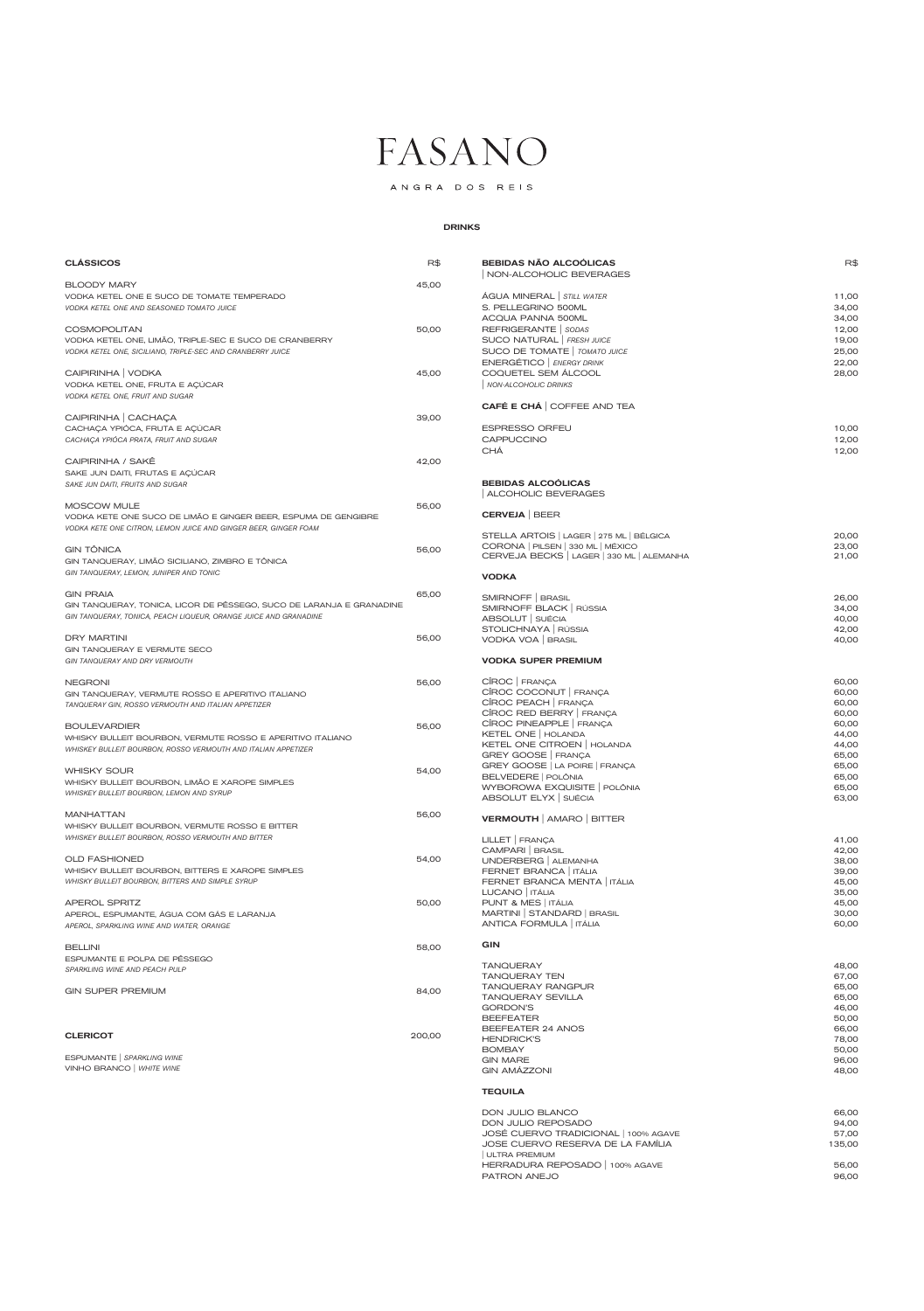## ANGRA DOS REIS

### DRINKS

COINTREAU NOIR 40,00

#### SCOTCH SINGLE MALT

#### $SAKE$  respectively. The contract of the contract of the contract of the contract of the contract of the contract of the contract of the contract of the contract of the contract of the contract of the contract of the contra JUN DAITI 28,00 GEKKEIKAN SILVER 35,00 SAKE HAKUTSURU JUNMAI GINJO 300ML 175,00 SAKE HAKUTSURU JUNMAI DRAFT 300ML 137,00 **CACHAÇA** YPIOCA 150 | MARANGUAPE - CE 25,00 YPIOCA 160 | MARANGUAPE - CE 38,00 YPIOCA 5 CHAVES | MARANGUAPE - CE 68,00 YPIOCA MEL E LIMÃO | MARANGUAPE – CE 21,00 NEGA FULÔ CARVALHO | NOVA FRIBURGO - RJ 29,00 LEBLON | PATOS DE MINAS – MG JANEIRO | RESENDE - RJ 24,00 ANÍSIO SANTIAGO | SALINAS – MG 100,00 ESPIRITO DE MINAS | SÃO TIAGO – MG 30,00 RUM ZACAPA XO | GUATEMALA 135,00 ZACAPA 23 SOLERA | GUATEMALA 76,00 HAVANA 3 ANOS | CUBA 33,00 HAVANA CLUB ANEJO 7 Y.O. | CUBA 51,00 HAVANA CLUB ANEJO RESERVA | CUBA 43,00 BACARDI RESERVA | PORTO RICO **100 ACCEDENT ACCEDENT ACCEDENT ACCEDENT** 40,00 BACARDI CARTA BLANCA E ORO | BRASIL 32,00 AGUARDENTE | SPIRIT PISCO | CAPEL | CHILE | CHILE | CONTRACTED | CAPEL | CHILE | SISTEMA | SISTEMA | SISTEMA | SISTEMA | SISTEMA | SISTEMA | SISTEMA | SISTEMA | SISTEMA | SISTEMA | SISTEMA | SISTEMA | SISTEMA | SISTEMA | SISTEMA | SISTEMA | S KIRSCH | ARTHUR METZ | FRANÇA **55,000** POIRE WILLIAMS | G.E. MASSEN | FRANÇA 55,00 STEINHAEGER | SCHLICHTE | ALEMANHA 42,00 ADEGA VELHA PORTUGAL 110,00 ANISADOS | ANISE FLAVORED PERNOD | FRANÇA 45,00 RICARD | FRANÇA 45,00 ABSINTO | PORTUGAL 61,000 ENGLES | ST.000 ENGLES | ST.000 ENGLES | ST.000 ENGLES | ST.000 ENGLES | ST.000 ENGLES | ST.000 ENGLES | ST.000 ENGLES | ST.000 ENGLES | ST.000 ENGLES | ST.000 ENGLES | ST.000 ENGLES | ST.000 ENGL LICOR | LIQUEUR RAMAZZOTY ROSATO 37,00 TIA MARIA 44,00 MOZZART 44,00 DISSARONO 33,00 BAILEY'S 35,00 GRAND MARNIER 42,00 AMARETO DISARONNO 39,000 MALIBU 31,00 LICOR 43 50,00 STREGA 35,00 AMARULA 32,00 CASSIS DIJON 37,00 SAMBUCA MOLINARI 25,000 DRAMBUIE 38,00 COINTREAU NACIONAL 33,00 PEACHTREE 32,00 LIMONCELLO 48,00 MARASCHINO 40,00 FRANGELICO 35,00 SCOTCH WHISKY PREMIUM **Research WHISKY PREMIUM** JOHNNIE WALKER BLUE LABEL 255,00 JOHNNIE WALKER PLATINUM 18 Y.O. 148,00 JOHNNIE WALKER SWING 134,00 JOHNNIE WALKER GOLD RESERVE **1999** 100 MHz 90,00 GLENKINCHIE 10 Y.O. | LOWLAND 135,00 BUCHANAN'S 18 Y.O. 144,00 DIMPLE 15 Y.O. 90,00 CHIVAS 25 Y.O. 510,00 CHIVAS REGAL 18 Y.O. 2008 12:00 12:00 12:00 12:00 12:00 12:00 12:00 12:00 12:00 12:00 12:00 12:00 12:00 12:00 1 ROYAL SALUTE 21 Y.O. 242,00 BALLANTINE'S 17 Y.O. 96,00 FAMOUS GROUSE 18 Y.O. 160,000 160,000 SCOTCH WHISKY 12 Y.O. JOHNNIE WALKER BLACK LABEL 47,00 JOHNNIE WALKER DOUBLE BLACK 57,00 BUCHANAN'S 50,00 LOGAN 41,00 OLD PARR 43,00 OLD PARR SILVER 39,00 CHIVAS REGAL 23,00 BALLANTINE'S 45,00 FAMOUS GROUSE 41,00 DEWAR'S 41,00 SCOTCH WHISKY STANDARD JOHNNIE WALKER RED LABEL 35,00 BLACK & WHITE 34,00  $J & B$  RARE 34,00 WHITE HORSE 35,00 BALLANTINE'S FINEST **33,00** DEWAR'S WHITE LABEL **AND SERVICE SERVICE SERVICE SERVICE SERVICE SERVICE SERVICE SERVICE SERVICE SERVICE SERVICE SERVICE SERVICE SERVICE SERVICE SERVICE SERVICE SERVICE SERVICE SERVICE SERVICE SERVICE SERVICE SERVICE SERVI** FAMOUS GROUSE 33,00 CUTTY SARK 35,00 BOURBON WHISKEY BULLEIT 55,00 MAKER'S MARK 75,000 JIM BEAM WHITE 42,00 JIM BEAM BLACK 46,00 JACK DANIEL'S 43,00 GENTLEMAN JACK 61,00 SINGLE BARREL 81,00 WILD TURKEY 30,000 WOODFORD RESERVE **68,00** WILD TURKEY RYE 55,00 IRISH WHISKEY JAMESON | STANDARD 40,00 CONHAQUE | COGNAC MARTELL VSOP 66,00 MARTELL XO 190,00 COURVOISIER VSOP 96,00

| CARDHU 12 Y.O.                       | 65,00  |
|--------------------------------------|--------|
| TALISKER 10 Y.O   ISLE SKYE          | 85,00  |
| GLENLIVET FOUNDER'S RESERVE SPEYSIDE | 75,00  |
| GLENLIVET 15 Y.O. SPEYSIDE           | 90,00  |
| GLENLIVET 18 Y.O. SPEYSIDE           | 105,00 |
| THE MACALLAN AMBER   HIGHLAND        | 135,00 |
| THE MACALLAN SIENNA   HIGHLAND       | 195,00 |
| THE MACALLAN RUBY   HIGHLAND         | 270,00 |
| GLENMORANGIE 10 Y.O.   HIGHLAND      | 105,00 |
| GLENMORANGIE NECTAR D'OR 12 Y.O.     | 140,00 |
| HIGHLAND                             |        |
| GLENFIDDICH 12 Y.O.   SPEYSIDE       | 73,00  |
| GLENFIDDICH 15 Y.O.   SPEYSIDE       | 85,00  |
| GLENFIDDICH 18 Y.O.   SPEYSIDE       | 135,00 |
| ARDBEG   ISLAY                       | 107,00 |
| LAPHROAIG 10 Y.O   ISLAY             | 144,00 |
| DALMORE 12 Y.O.   HIGHLAND           | 133,00 |
| THE SINGLETON 12 Y.O.                | 55,00  |

| HENNESSY XO | 205.00 |
|-------------|--------|
|             |        |

| GRAPPA |
|--------|
|--------|

| MOSCATO   NONINO   FRIULI |  |  | 80,00 |
|---------------------------|--|--|-------|
|                           |  |  |       |

HENNESSY VSOP **105,000** 

#### ARMAGNAC

TARIQUET XO 80,00

TAXA DE SERVIÇO DE 15% | *15% SERVICE TAX*

NÃO ACEITAMOS CHEQUES | *WE DON'T ACCEPT CHECKS*

PROIBIDA A VENDA DE BEBIDAS ALCÓOLICAS PARA MENORES DE 18 ANOS

| *NO ALCOHOL WILL BE SERVED TO INDIVIDUALS UNDER THE AGE OF 18*

SE BEBER NÃO DIRIJA | *DON'T DRINK AND DRIVE*

PROCON 151

FISCALIZAÇÃO SANITÁRIA | *BRAZILIAN HEALTH SURVEILLANCE AGENCY*

T +55 21 2503 2280

NOSSA COZINHA E SUAS DEPENDÊNCIAS ESTÃO FRANQUEADAS À SUA VISITAÇÃO

| *OUR KITCHEN IS OPEN FOR VISITATIONS*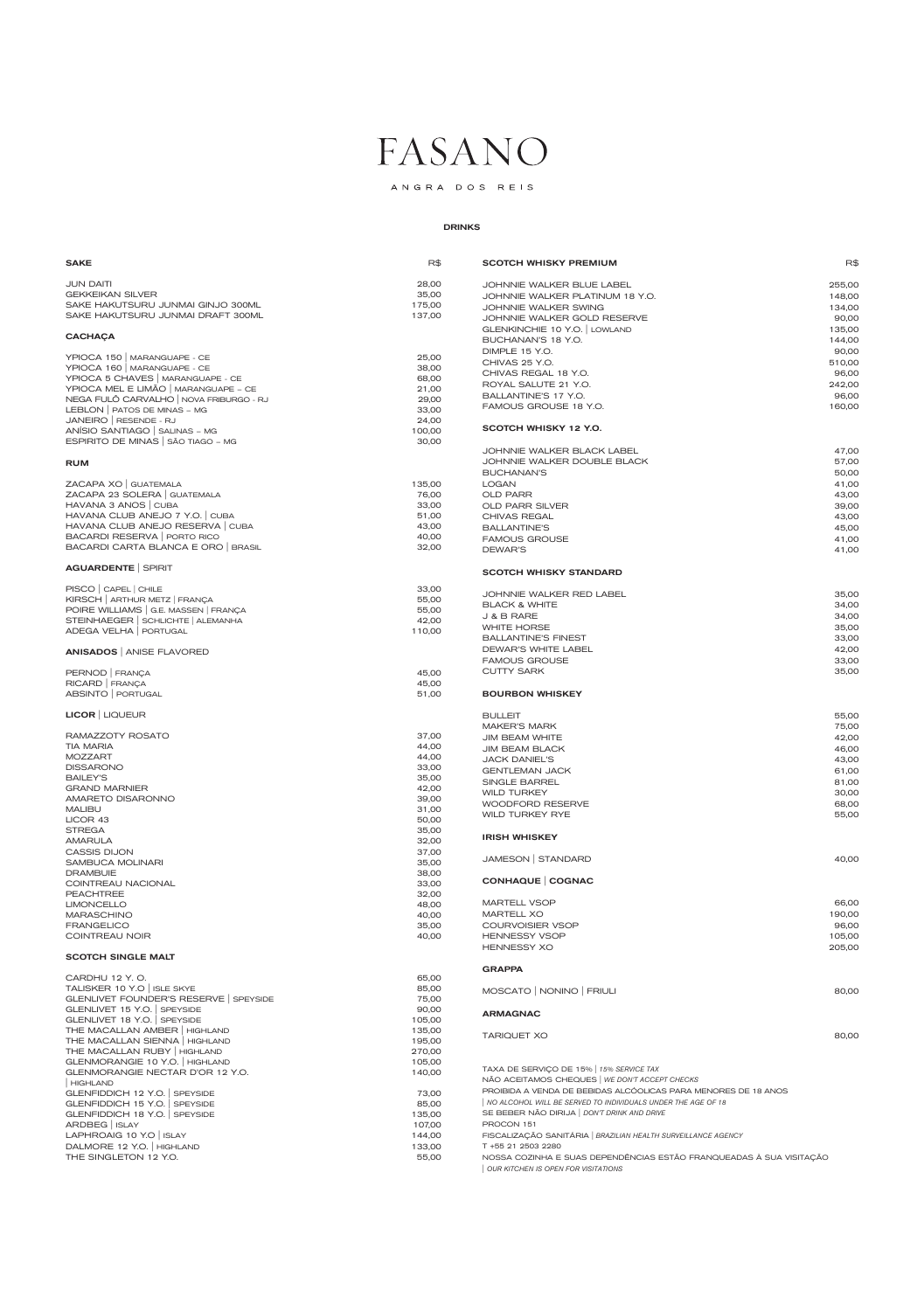## ANGRA DOS REIS

### VINHOS | *WINE*

| PRODUTOR   SAFRA   REGIÃO   VALORES EM REAIS                                                          |                 | <b>SPUMANTI</b>                                                                                                                                                                   | <b>GARRAFA</b>                   |
|-------------------------------------------------------------------------------------------------------|-----------------|-----------------------------------------------------------------------------------------------------------------------------------------------------------------------------------|----------------------------------|
| VINI AL BICCHIERE   VINHOS EM TAÇA                                                                    |                 | <b>BRASIL</b><br>CHANDON BRUT GARIBALDI<br>PROSECCO SALTON<br>SALTON   CAMPANHA GAUCHA<br>CHANDON BRUT EXCELLENCE                                                                 | 276,00<br>130,00<br>394,00       |
| <b>SPUMANTI E CHAMPAGNE</b><br>150 ml                                                                 |                 | CHANDON   GARIBALDI                                                                                                                                                               |                                  |
| <b>ITÁLIA</b><br><b>ESPUMANTE TERRA SERENA</b><br><b>GRAND CUVÈE BRUT</b><br>VINICOLA SERENA   VENETO | 51,00           | <b>ITÁLIA</b><br>PROSECCO FASANO MILLESIMATO D.O.C.G. 640,00<br>DE FAVERI   2017   VENETO<br><b>ESPUMANTE TERRA SERENA</b><br><b>GRAND CUVÈE BRUT</b><br>VINICOLA SERENA   VENETO | 204,00                           |
| <b>BRASIL</b><br>PROSECCO SALTON<br>SALTON   CAMPANHA GAUCHA                                          | 37,00           | OPERA METODO CLASSICO V.S.Q.<br>LE MARCHESINE   FRANCIACORTA   LOMBARDIA                                                                                                          | 407,00                           |
| <b>BIANCHI</b> 150 ml                                                                                 |                 | <b>FRANÇA</b><br><b>CHAMPAGNE</b><br>PERRIER JOUËT GRAND BRUT EPERNAY 1.020,00<br>MOET & CHANDON BRUT IMPERIAL<br><b>EPERNAY</b>                                                  | 1.112,00                         |
| <b>ITÁLIA</b><br>LE COSTE ROMAGNA<br>PODERI DAL NESPOLI   2019   ROMAGNA                              | 56,00           | MOËT & CHANDON ICE IMPÉRIAL<br>MOËT & CHANDON   EPERNAY<br>G.H. MUMM CONDOR ROUGE BRUT   REIMS<br>VEUVE CLICQUOT PONSARDIN BRUT   REIMS 1.212,00<br>VEUVE CLICQUOT RICH   REIMS   | 1.393,00<br>1.080,00<br>1.288,00 |
| <b>CHILE</b><br>PETIRROJO CHARDONNAY RESERVA<br>BISQUERTT   2019   COLCHAGUA                          | 54,00           | <b>DOM PERIGNON</b><br>MOËT & CHANDON 2008 EPERNAY<br>PHILIPPONAT ROYALE RESERVE BRUT<br>PHILIPPONNAT   VALÉE-DE-LA MARNE                                                         | 4.932,00<br>1.600,00             |
| <b>ROSATI</b><br>150 ml                                                                               |                 | <b>SPUMANTI ROSE</b>                                                                                                                                                              |                                  |
| PINOT NOIR ESTATE ROSÉ<br>BODEGAS GARZÓN   2020   URUGUAY                                             | 79,00           | ESPUMANTE TERRA SERENA ROSÉ<br>VINICULA SERENA   VENETO<br>CHANDON BRUT ROSÉ   GARIBALDI                                                                                          | 148,00<br>289,00                 |
| <b>ROSSI</b><br>150 ml                                                                                |                 | <b>CHAMPAGNE ROSÉ</b>                                                                                                                                                             |                                  |
| <b>ITÁLIA</b><br>ROSSETTI ROSSO I.G.T.<br>TENUTE ROSSETI   2018   TOSCANA                             | 72,00           | LANSON BRUT ROSÉ REIMS<br>MOET & CHANDON BRUT ROSÉ EPERNAY<br>VEUVE CLICQUOT PONSARDIN BRUT ROSÉ 1.040,00<br><b>REIMS</b>                                                         | 919,00<br>1.104,00               |
| <b>BRASIL</b><br>SALTON PARADOX CABERNET SAUVIGNON 40,00<br>SALTON 2019   CAMPANHA GAÚCHA             |                 | VEUVE CLICQUOT RICH ROSÉ   REIMS<br>DOM PERIGNON ROSÊ<br>MOET & CHANDON   2005   EPERNAY                                                                                          | 1.288,00<br>5.957,00             |
|                                                                                                       |                 | <b>BIANCHI</b>                                                                                                                                                                    |                                  |
| <b>DOLCE</b><br>75 ml<br>1/2 CHÂTEAU LES COMPÈRES<br>2015   SAUTERNES                                 | 160,00          | <b>BRASIL</b><br><b>SAUVIGNON BLANC</b><br>VINÍCOLA THERA 2018 SÃO JOAQUIM<br><b>CHARDONNAY</b><br>VINÍCOLA THERA 2017   SÃO JOAQUIM                                              | 302,00<br>302,00                 |
| <b>PORTO</b><br>75 ml                                                                                 |                 | <b>ITÁLIA</b><br>PINOT GRIGIO FASANO                                                                                                                                              | 380,00                           |
| <b>POÇAS</b><br><b>RUBY</b>                                                                           | 49,00           | DI LENARDO   2019   FRIULI<br>LE COSTE ROMAGNA TREBBIANO                                                                                                                          | 224,00                           |
| <b>TAWNY</b><br>10 ANOS                                                                               | 49,00<br>101,00 | 2019   ITÁLIA<br>ROSSETI BIANCO I.G.T.<br>TENUTE TOSSETI   2019   TOSCANA                                                                                                         | 252,00                           |
| 20 ANOS                                                                                               | 200.00          | PINOT GRIGIO TERRE SICILIANE I.G.T.                                                                                                                                               | 276,00                           |

| BARONE MONTALTO | 2019 | SICILIA

| IL PUMO SAUVIGNON / MALVASIA SALENTO                  |        |
|-------------------------------------------------------|--------|
| I.G.P. SAN MARZANO   2019   PUGLIA                    | 264.00 |
| ZIBIBBO TERRE SICILIANE                               | 296.00 |
| BARONE MONTALTO   2018   SICILIA                      |        |
| CENTINE BIANCO I.G.T.   BANFI   2019   TOSCANA 414,00 |        |
| ANTHÍLIA I.G.T.   DONNAFUGATA   2017   SICILIA 526,00 |        |

PINOT GRIGIO TERRE SICILIANE I.G.T. 276,00

### FRANÇA

| GENTIL   HUGEL & FILS   2017   ALSACE  | 495,00   |
|----------------------------------------|----------|
| <b>MERSAULT- PERRIERES PREMIER CRU</b> | 5.716.00 |
| DOMAINE MATROT   2018   BOURGOGNE      |          |
| <b>DOMAINE BROCARD CHABLIS</b>         | 1.236,00 |
| JEAN-MARC BROCARD   2018   BOURGOGNE   |          |
| PULIGNY-MONTRACHET PREMIER CRU         | 3.900,00 |
| ALAIN CHAVY   2018   BOURGOGNE         |          |
| MEURSAULT-BLAGNY PREMIER CRU           | 3.664,00 |
| DOMAINE MATROT   2018   BOURGOGNE      |          |
| CHABLIS LA PIERRELÉE                   | 720,00   |
| DLA CHABLISIENNE   2017   BOURGOGNE    |          |
| LA CHABLISIENNE BOURGOGNE              | 396,00   |
| LA CHABLISIENNE   2020   BOURGOGNE     |          |
| <b>BOURGOGNE BLASON CHARDONNAY</b>     | 324,00   |
| BLASON DE BOURGONE   2018   BOURGONE   |          |

R\$

| <b>PORTUGAL</b>                             |        |
|---------------------------------------------|--------|
| AFRICADURBANVILLE HILLS CHENIN BLANC 470,00 |        |
| DURBANVILLE HILLS   2020   PAARL            |        |
|                                             |        |
| CHILE                                       |        |
| SAUVIGNON BLANC MANCURA ETNIA               | 172,00 |
| VINA MANCURA   2020   VALE CENTRAL          |        |
| PETIRROJO CHARDONNAY RESERVA                | 212,00 |
| BISQUERTT   2019   COLCHAGUA                |        |
| PETIRROJO SAUVIGNON BLANC RESERVA 216,00    |        |
| BISQUERTT   2019   COLCHAGUA                |        |
| SAUVIGNON BLANC GRAN RESERVA                | 320,00 |
| LA JOYA   BISQUERTT   2020 COLCHAGUA        |        |
| CHARDONNAY RESERVA                          | 228,00 |
| VENTISQUEIRO   2019   VALE CASABLANCA       |        |
| <b>ARGENTINA</b>                            |        |
| LA FLOR DE PULENTA SAUVIGNON BLANC 249,00   |        |
| PULENTA   2019   MENDOZA                    |        |
| ALTOSUR RESERVA CHARDONNAY                  | 233,00 |
| FINCA SOPHENIA   2018   MENDOZA             |        |
| <b>SALENTEIN</b>                            | 540.00 |
|                                             |        |

| BODEGAS SALENTEIN   2018   SAN JUAN |        |
|-------------------------------------|--------|
| CALLIA TORRONTÉS                    | 260.00 |
| BODEGAS CALLIA   2020   SAN JUAN    |        |
| CHARDONNAY RESERVA                  | 349.00 |
| TERRAZAS 2018   MENDOZA             |        |

### ROSATI

| PINOT NOIR ESTATE ROSÉ                 | 316,00 |
|----------------------------------------|--------|
| BODEGAS GARZÓN   2020   URUGUAY        |        |
| ROSÉ                                   | 304.00 |
| VINÍCOLA THERA 2019 SÃO JOAQUIM BRASIL |        |
| CALABUIG ROSÉ                          | 216,00 |
| CASTILLO PERELADA   2020   ESPANHA     |        |
| CALLIA ROSÉ                            | 260,00 |
| BODEGAS CALLIA   2020   ARGENTINA      |        |
| A MARE ROSATO IGP                      | 239.00 |
| TERRA ROSSA   2019   PUGLIA            |        |

### ROSSI

| ITÁI IA                                         |          |
|-------------------------------------------------|----------|
| BARBERA D'ASTI RICCOSA   2019   PIEMONTE 301,00 |          |
| DOLCETTO D'ALBA ROUSORI D.O.C.                  | 396,00   |
| ICARDI   2015   PIEMONTE                        |          |
| BARBARESCO D.O.C.G.                             | 572,00   |
| RICCOSSA   2015   PIEMONTE                      |          |
| BARBERA D'ASTI D.O.C.                           | 780,00   |
| BRUNO ROCCA   2016   PIEMONTE                   |          |
| BARBARESCO D.O.C.G.                             | 1.650,00 |
| BRUNO ROCCA   2014   PIEMONTE                   |          |
| BAROLO FASANO D.O.C.G.                          | 1.525,00 |
| GIANNI GAGLIARDO   2013   PIEMONTE              |          |
| BAROLO PECCHENINO                               | 911,00   |
| SAN GIUSEPPE   2012   PIEMONTE                  |          |
| AMARONE CLASSICO DELLA                          |          |
| VALPOLICELLA D.O.C.                             | 1.654,00 |
| ZENATO   2013   VENETO                          |          |
| ROSSETI ROSSO I.G.T.                            | 280,00   |
| TENUTE ROSSETI   2020   TOSCANA                 |          |
| POGGIO BADIOLA ROSSO I.G.T.                     | 362,00   |
| MAZZEI 2018   TOSCANA                           |          |
| ROSSO DI TOSCANA LG.T.                          | 386,00   |
| POGGIOTONDO 2017   TOSCANA                      |          |
| TERRA MAZZEI   MAZZEI   2017   TOSCANA          | 262,00   |